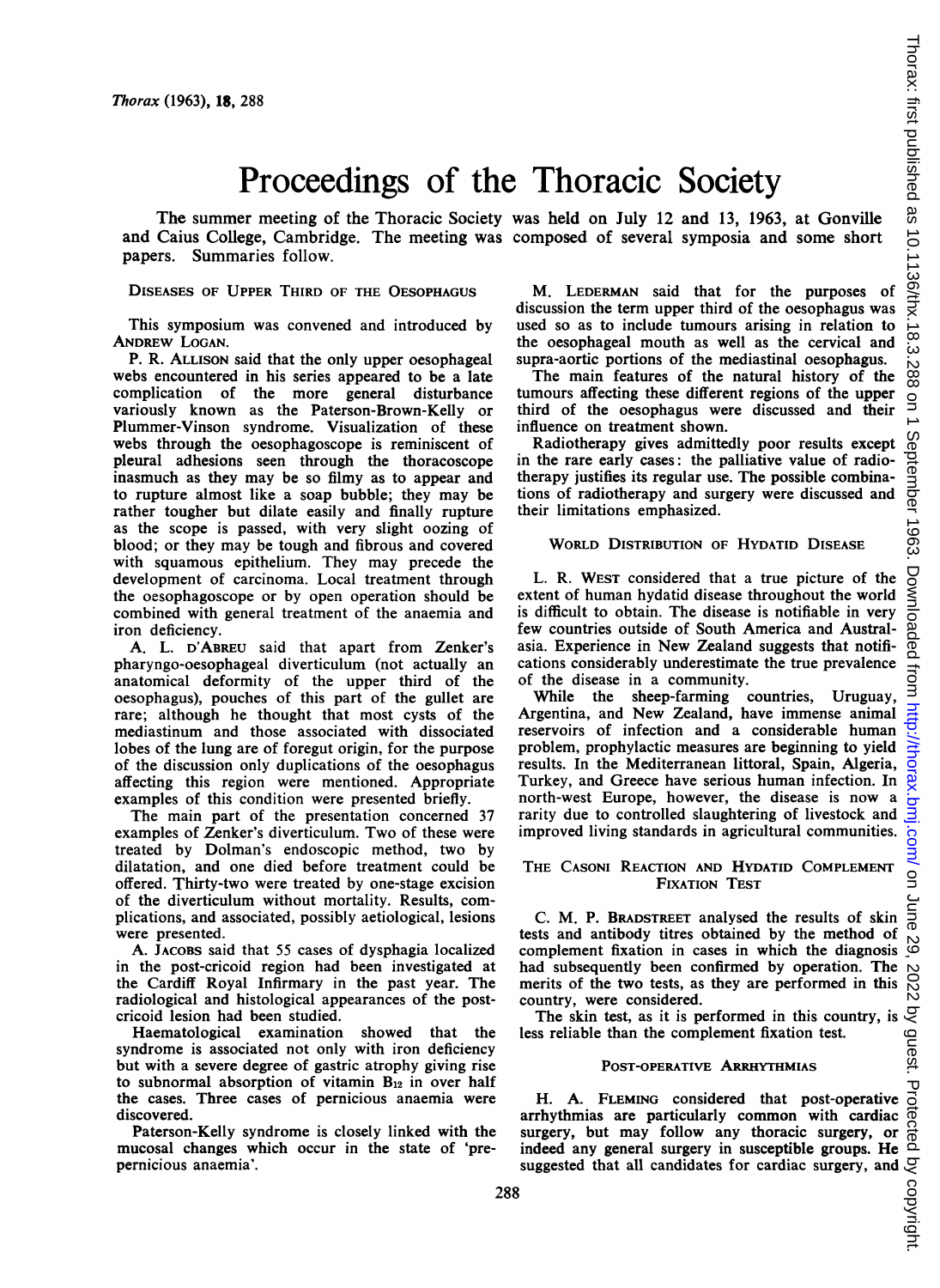those judged likely to have arrhythmia in the course of other forms of surgery, should be digitalized preoperatively. Digitalis is an admirable drug, but the therapeutic level is frequently very close to the toxic level and its difficulties must be carefully understood. Drugs of the adrenergic beta receptor antagonist group may separate the therapeutic and the toxic effects. Whenever possible pre-operative digitalization should be carried out slowly over a period of days. If this is not possible it may be wiser to withhold digitalis and treat any developing arrhythmia by rapid digitalization. There is now much evidence that only small amounts of digitalis are lost from the body during cardiopulmonary bypass.

The differentiation of the types of post-operative arrhythmia is very important and often difficult. It is of particular importance in deciding whether the rhythm should be treated by more or by less digitalis. Analysis of a personal series of atrial septal defects was used to illustrate the incidence of these arrhythmias.

Conversion to sinus rhythm was discussed and reference made to Lown's direct current counter shock. If the early success of this method of terminating all forms of arrhythmia is confirmed, the accurate differentiation of the various types will become less important.

# LUNG DISEASES IN ANIMALS

This symposium was introduced by L. E. HUGHES, who said that, although nematodes, fungi, bacteria, mycoplasma, and viruses cause disease of the lungs in man and other mammals, little is known about the public health significance of the organisms associated with lung disease of domesticated mammals. Their host-specificity has not been well defined, and lack of spread from one species may be due to lack of opportunity rather than lack of pathogenicity. Attention was drawn to some circumstances in which respiratory diseases have spread from domesticated livestock to man.

W. H. PARKER considered that diseases of the lungs are far more common in young stock than in adults. In grazing stock parasitic bronchitis due to the presence of Dictyocaulus viviparus in the lungs is the major problem and has been the subject of a vast amount of recent research concerned with epidemiology, treatment, and vaccination. In housed calves epidemics of lung infections were already increasing in importance when the development of more intensive beef production accelerated the process in the last two to three years. Control of this problem is largely a matter of housing and husbandry, while research into the cause is directed towards mycoplasma and viruses.

A. J. STEVENS described three common clinical syndromes of lung disease in sheep.

Parasitic pneumonia associated mainly with Muellerius capillaris, Cystocaulus ocreatus, and Dictyocaulus filaria is widespread affecting over 90%

of sheep, but only occasionally causes serious clinical loss.

Enzootic pneumonia is an acute killing disease constantly associated with adverse managemental factors. Though Pasteurella haemolytica can be consistently isolated from pneumonic lung, there are reasons to believe that other agents, including P.P.L.O.s and viruses, are also involved.

Pulmonary adenomatosis (Jaagsiekte) is believed to be widespread, particularly in Scotland, but only occasionally causes serious loss in any one flock. Though demonstrably transmissible, the incubation (or development) period is very long, probably several years sometimes. A P.P.L.O. may again be involved, but undoubtedly managemental factors influence the incidence of the disease.

M. C. LANCASTER said that in experimental respiratory infections, both the route of administration and the infective agent directly influence the resulting lesion. Using aerosols, the large particles are filtered out in the upper respiratory tract while small particles can pass directly into the alveoli and establish infection, with discrete focal lesions, in the alveolar wall. With suspensions, a spreading bronchopneumonia distribution occurs. Viruses such as influenza result in the infection of the bronchial epithelium and the alveolar wall.

The importance of mixed viral and bacterial infections has been seen in the outbreak of staphylococcal pneumonia following infection with Asian influenza in man.

#### A CASE FOR DISCUSSION

This was presented by J. S. DAVIDSON, and members of the Panel were J. LEIGH COLLIS, P. HUGH-JONES, D. M. PRYCE, and G. SIMON.

J. S. DAVIDSON said that the patient, a male aged 67 at the time of his death, had a history of recurrent peptic ulceration, having had two partial gastrectomies, closure of a gastro-colic fistula, and finally a total gastrectomy (with Roux jejunal loop). Four and a half years after total gastrectomy he developed dysphagia due to ulceration and stricture of the oesophagus at the level of the aortic arch. In the last months of his life he developed diarrhoea and diabetes.

At autopsy he was found to have an islet cell carcinoma of the pancreas with metastases in the liver. The oesophagus, below the level of the ulcer, was lined by intact columnar epithelium resembling flattened small intestinal mucosa.

The case was presumed to be one of Zollinger-Ellison syndrome in which ulceration of the oesophagus occurred after total gastrectomy. The most interesting feature was the possible role of the oesophageal columnar epithelium under the influence of the ulcerogenic tumour in the aetiology of the ulcer.

## WHAT GOES ON AFTER OPERATION?

GEORGE H. A. CLOWES, JR., dealt in detail with the changes in ventilation, alterations in acid-base equi